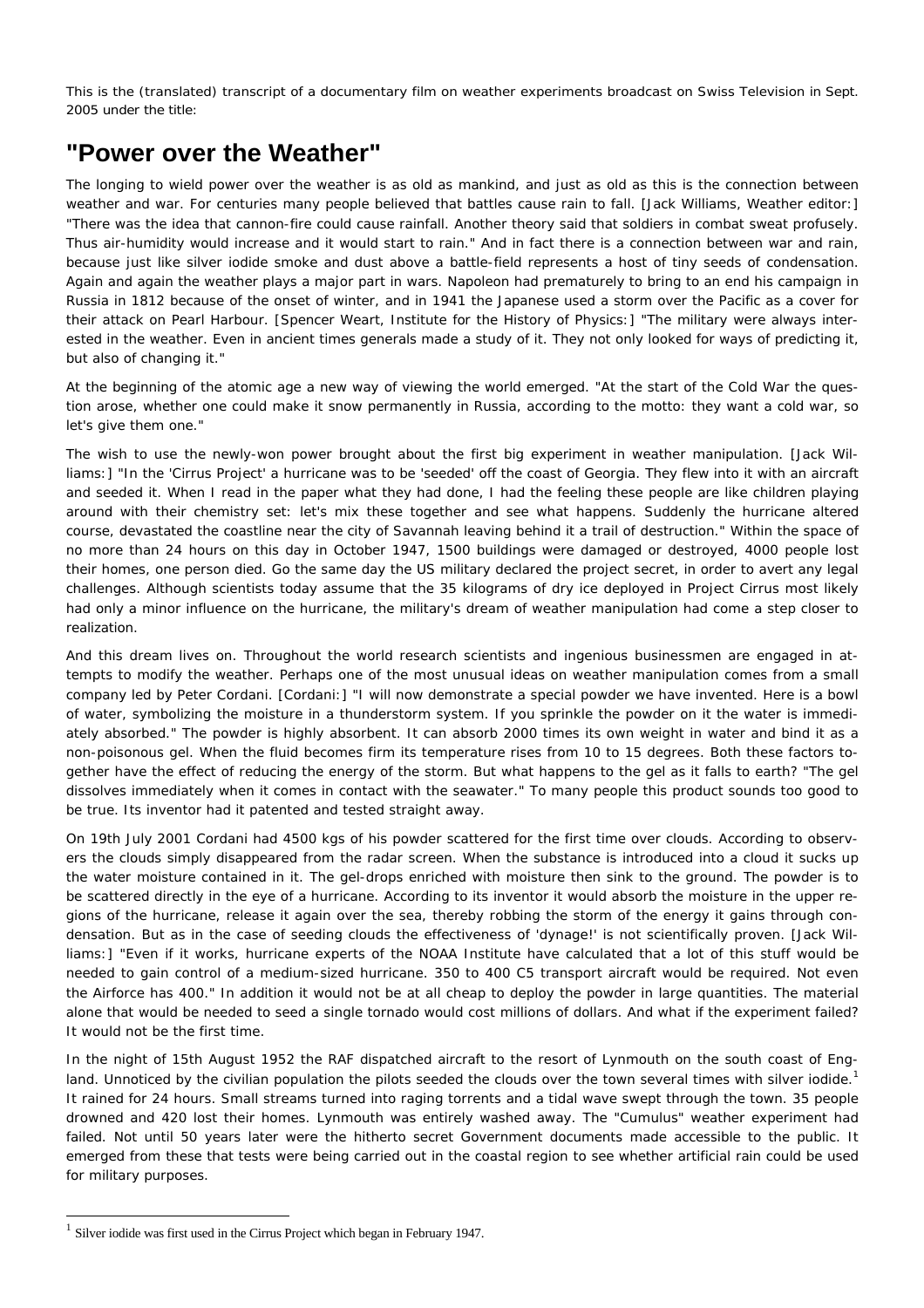But it was another ten years before the first big international dispute finally unleashed the anger which would pave the way to an end of the weather wars. Simon Hurst of the 'New York Times' proved that the US military had placed their trust in weather manipulation in the Vietnam War and in Laos. Since 1966 the Air Force had flown more than 2600 cloud-seeding missions and increased the monsoon rains. Under the code-name 'Popeye' these *secret operations* turned the roads into rivers of mud and prevented reinforcements from reaching the Vietcong. The missions concentrated on the Ho Chi Minh Trail, the main supply route of North Vietnam. [Spencer Wealth:] "They didn't change the weather for just a day or two, but increased the rainfall along the whole Ho Chi Minh Trail, in order to block the supply lines." Although there can be no absolute and final proof where the weather is concerned, reports indicate that the US military achieved what it wanted. The international outcry against such projects led to the UN General Assembly passing on 10.12.1976 Resolution 31.72, *outlawing the use of methods of weather manipulation for military purposes.* The weather wars were over, at least temporarily. Because even this Resolution did not prevent defence experts from continuing to experiment with the possibilities of weather manipulation. *Despite all the caution that is called for, the rainmakers are tirelessly continuing their work.* New methods are in the process of development.

What is perhaps the most promising idea comes from the realm of chaos theory. With the help of high-power computers mathematicians specializing in this branch of science simulate the path of a hurricane and hope soon to find *the Holy Grail.* They want to alter the course of a tornado. Up to 300,000 people die every year as a result of severe storms and the floods that follow. The damage caused worldwide since 1980 is estimated at around 1 trillion dollars. The quantity of energy generated by an average hurricane would be sufficient to supply the entire world with electricity at that point in time: 2 billion watts. A hurricane cannot yet be stopped, but one day maybe we will have it under control. This is precisely what Bob and Joan Simpson, both weather experts, tried to do back in 1962. Their project, carried out in conjunction with, among others, the Navy and the US Weather Agency, bore the title 'Stormfury'. "The basic thought behind 'Stormfury' was a pirouetting ballerina. She spins around her own axis by drawing her arms and legs close to her body. Thus arises what the physicist calls angular momentum: the rotational impulse. The eye of the hurricane draws the air in and upwards into the centre of the storm. This is a similar process. If you prevent a dancer from raising her arms, she cannot spin around in the same way." To achieve this a ring-shaped cloud is seeded into the eye of a hurricane and the energy-laden wall of the eye is replaced by an artificial one that is slower. "Thus the velocity is reduced by about 15%." But the experiment was risky. It forced the pilot to do exactly what he had been trained to avoid: to fly directly into the eye of the hurricane. [Hugh Willoughby, hurricane expert:] "When we are flying in a hurricane and are almost at the centre, we find ourselves in light to moderate turbulence. In a commercial aircraft the 'Fasten Seatbelts' warning would light up. Every 2-3 years a pilot flying through a hurricane finds himself in severe turbulence. This is when the ladies would start screaming." As a part of the project hurricanes were seeded over an eight-day period. After 4 days there was invariably a reduction in the storm's intensity. The Simpsons pursued their ambitious plan for almost 21 years. But in early 1980 the *political pressure* became so great that they had to bring their experiments to an end. So the search began for a new approach to the problem. Technical progress over the years that followed brought just that: The key to weather manipulation lies in improved forecasting, and great developments have taken place in this area.

[Ross Hoffman, hurricane expert:] "There are a number of weather centres around the world, which use global forecasting models. There the most varied data is collected. This includes signals from weather balloons, observations from aircraft, measurements from satellites. Satellites not only send pictures of clouds, they also measure the temperature and moisture in the atmosphere. And on the ground they measure, for example, temperature and windvelocity over the ocean surface." Through easy access to these vast quantities of data climate researchers around the world can take stock of the weather situation at any time. But supposing this information were to be used not only to predict the weather, but also to manipulate it? Meteorologist Ross Hoffman works at the Institute for Atmospheric Research in Massachusetts. *He steers hurricanes.* His special field is calculation of weather. With high-power computers he varies the models of past hurricanes. With the help of this data he can estimate what minor change will bring about a reaction in the behaviour of the storm. He adds these quantities to the model. Then he observes whether the minor change brings about a major one.

"We looked more closely at Hurricane Iniki, which raged on Hawaii in 1992, and Hurricane Andrew, which devastated Florida. In our first experiment we tried to simulate these storms and predict their development. As a rule, we manage this quite well, because there is enough data about these hurricanes. Then we look for *conditions which might weaken the storm or alter its position, and which are highly sensitive in their reaction to the smallest changes.* Situations in which small changes can later have major effects."

The idea that the tiniest changes in a multi-layered system can have major effects is the central concept of chaos theory. "One thing makes weather forecasting so difficult: The weather system is chaotic, the tiniest inaccuracies in our observations can very quickly lead to big inaccuracies." Is it possible that the gentle fluttering of a butterfly's wing causes a minor air turbulence which could lead several weeks later to the building up of a tornado? To make visible the exact sequence of steps leading from the butterfly's wing to the tornado is the great ambition of chaos theory.

"We play through a number of different changes: in wind, temperature, water. The greatest success was when we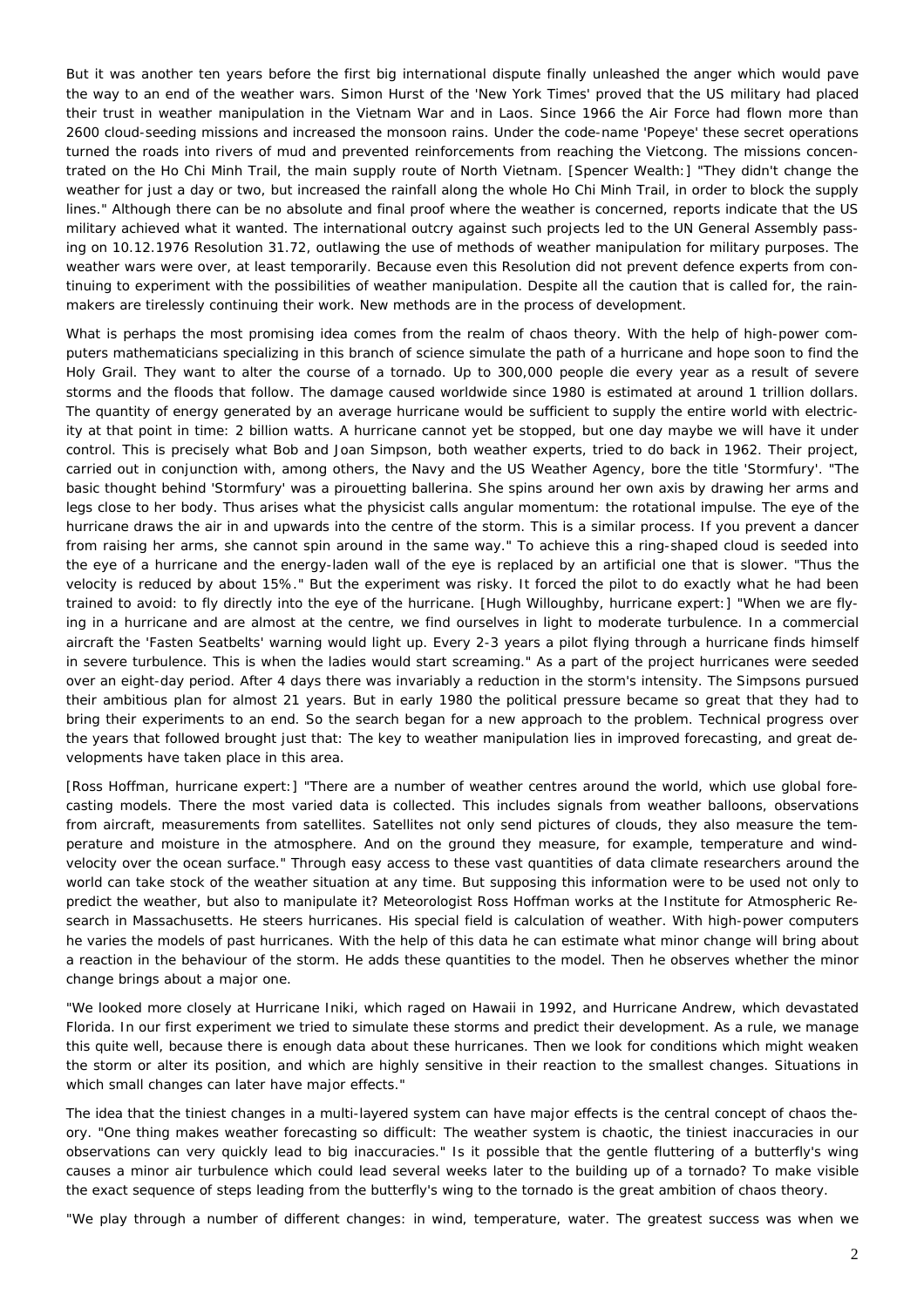steered Hurricane Iniki, and *it really went exactly where we wanted it to go."*

But even if Hoffman could say precisely what tiny change would be needed to direct the hurricane on to a new path, he would still have to find out how this change could be realized in practice. [Kerry Emanuel, Professor of Meteorology:] "Hurricanes get their energy from evaporated seawater. We all know this from experience: you climb out of the swimming-pool and shiver even on a warm day, especially when it's windy. Because the evaporation of water on the skin draws warmth away from the body. This is exactly what happens with a hurricane: the wind causes the water to evaporate and draws warmth out of the ocean. The water vapour condenses to a cloud in the wall of the eye of the hurricane. The stronger the wind, the more the water evaporates, and the stronger the storm becomes. We think it is possible to intervene at precisely this point so as to ensure that the water evaporates more slowly." This might be the very change that Ross Hoffman needs. "Our idea is to cover the water-surface with a substance that is only one molecule thick and slows down the evaporation of the water. Benjamin Franklin discovered that a teaspoonful of olive oil can spread over an entire lake. If you had a substance with the thickness of only one molecule, a tiny bit would reach very far. The question is, whether we can find something that does not break up in these high wind velocities." An effective protective layer would have to resist the extreme winds for at least six hours. "The ideal effect would be if the hurricane were to reach the land 24 hours sooner and then weaken. They quickly subside when they touch the land because no air moisture is rising there. We can make this happen artificially."

Even if this idea sounds brilliant, the right polymer still has to be found. But neither fundamental doubts nor the enormous cost deter inventors and scientists from trying to achieve a breakthrough in weather manipulation. *"Weather manipulation is unavoidable.* The latest successes are irresistible. They give one the impression: *anything can be achieved,* provided one applies a bit of energy in the right place. *One can only hope that it is done with the right motives,* and comes to a satisfactory conclusion. If we do this with big gaps in between, say in one case in a thousand, the weather system will never change: you shoot the *one* bear that wants to do you harm, you don't go with your guns loaded into the woods and shoot *all* the bears." . Parallels to the beginning of the nuclear age cannot be dismissed out of hand. Today the question arises, as it did then: if you have possibilities of this kind, is it permissible to use them? And is there any way at all of preventing them from being used?

## **The HAARP Project**

Similar questions surround a project in which scientists of the US military are also involved. Officially its aim is research into communications, but around the world more and more people are insisting that it has to do with weather manipulation. Dr Bernard Eastlund is a plasma physicist and has worked for the US Atomic Energy Commission in the field of nuclear fusion. He is an inventor and owner of three patents on the subject of weather control. His special field: new methods of energy transfer. For this reason he was also asked by the Atlantic Richfield Oil Company (ARCO) for help with an unusual problem. "In 1984 ARCO asked me to find a use for their gas reserves in North Alaska. 644 billion cubic metres of gas." With this the American electrical supply network could be kept going for a whole year, but the gigantic reserve of gas is so remote, that no economically viable means of transport could be found.

[Nick Begich, author, and critic of HAARP project:] "Dr. Eastlund agreed to find a use for the gas and turn it into money. First he would change it into electricity and then into radio waves." [Eastlund:] "I suggested the gas should be converted into electricity, and this could be fed into a large field of closed-circuit aerial masts, which would influence the ionosphere in various ways. Eastlund's invention, for which he was granted a patent in 1987, has the name HAARP. [Begich:] "Incredible speculations were rife in connection with the project." The forest of masts may-look quite insignificant, but it has a gigantic potential. With HAARP you can generate huge amounts of energy of *up to 3 million watts, and beat up the ionosphere with it.* This layer of the atmosphere begins around 100 kilometres above the earth's surface. Its charged particles fulfil an important task. They reflect and absorb dangerous particles that are flung from the sun out into space. Without the ionosphere life on earth would gradually be extinguished.

According to Eastlund's plan, the energy won from the gas would be projected out into the ionosphere, which would function like a vast radio aerial. The *US military* also recognized its value for communications research, and *commissioned ARCO with the construction of the installation.* [Eastlund:] "It is a very good centre for research. Very small compared with the size of the field of aerials I had proposed, but the first stage of something that can become a lot bigger." Even now it is the biggest ionosphere heater in the world. With it a surface of a square kilometre in the ionosphere can be brought to a *temperature of 28,000 degrees centigrade.* "It is a closed-circuit installation, and therefore controllable. You send the waves wherever you want to." [Nick Begich:] "They found out that any amount of heat can be generated when you send the radio waves upwards and bunch them together. The effect of the heat is to raise the ionosphere over an area of around 30 miles' diameter, together with the air streams and the jetstream contained in it. The idea of shifting the jetstream is phenomenal. Who would ever have imagined that human beings could do such a thing? The only problem is: we *still don't control the system well enough."* The long-term effects are not known. *"A change h e r e leads to a catastrophe t h e r e " .* All kinds of speculations have arisen on the question of HAARP. An article that appeared in 'Scientific American' in 2000 said that in Alaska an unusual shift of air masses in the jetstream had driven cold air southwards and *had led to a tornado forming in Honda.* Could HAARP, just like other weather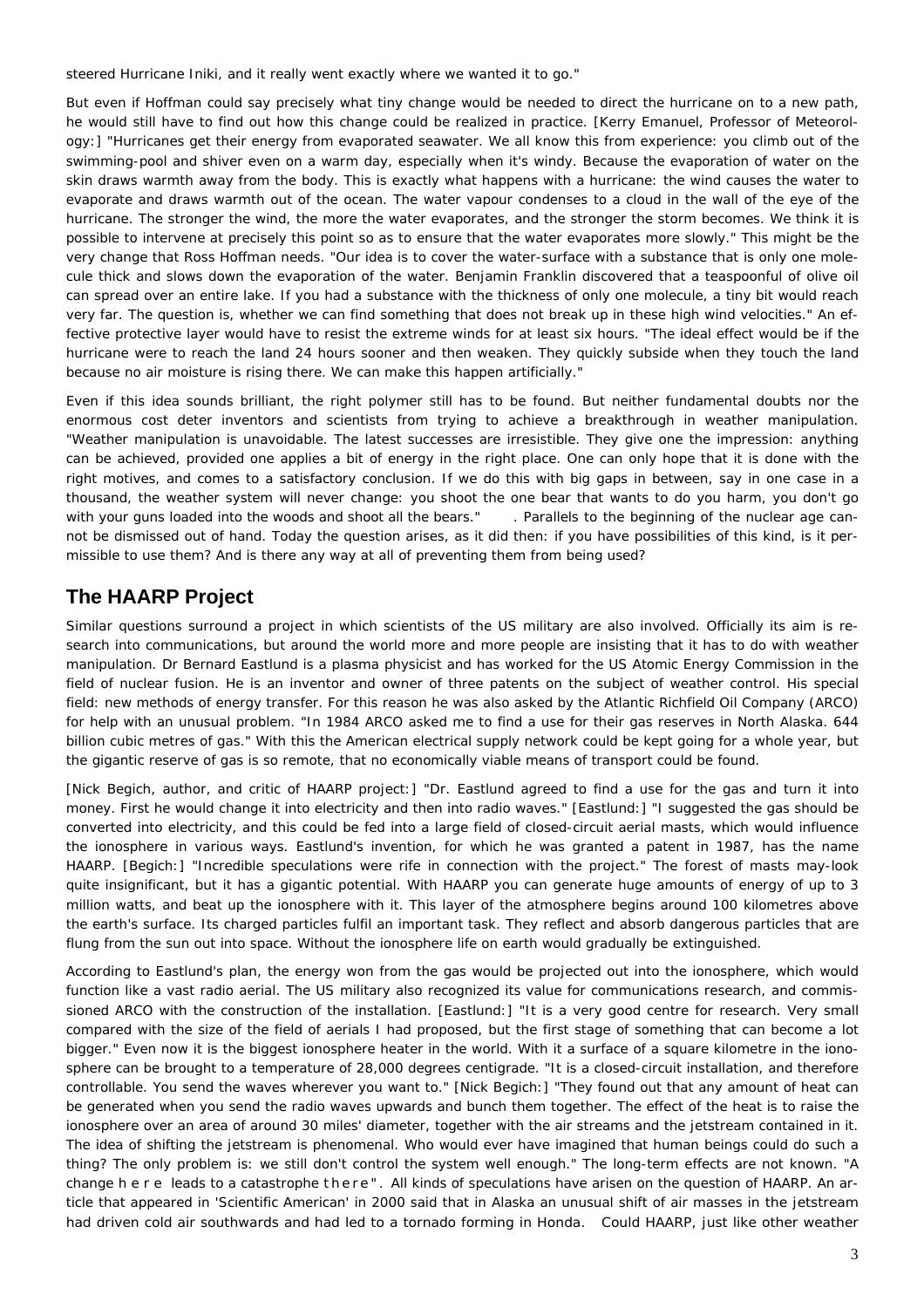*programmes,* be used for military purposes? [Begich:] "Imagine an army 100,000 strong and enemy troops. If you could create floods or rain, terrible weather conditions for weeks or months on end: the ability to fight would be greatly diminished."

Even now the US Navy is using the ionosphere as an aerial so that by means of radio waves they can track down other countries' *submarines in the sea,* which would be beyond the range of conventional radar. In addition HAARP can *identify and destroy enemy missiles.* [Begich:] "This is the direction that warfare will take in the 21st century." HAARP's potential role as a secret weapon of war was not realized for a long time. Many countries have meanwhile protested against its deployment because it is obviously in breach of the ENMOD Convention, which forbids the use of environmental modification in warfare. [Begich:] "The last three defense secretaries called for the agreement to be revoked. Since 1970 much effort had been put into preparing the treaty, and it was ratified by Congress in 1978. It must not be interfered with." Throughout the controversies the scientists working with HAARP have always insisted that the aerial mast installation is only used for purposes of research and that it docs not provide nearly enough energy to influence the weather. But the field is soon to be doubled in size; and meanwhile Eastlund has withdrawn from the project.

## **The Eglin Air Force Base**

Also on this base in Florida weapons research experts of the Air Force together with specialists in nano-particles are carrying out experiments in weather manipulation. [J. Gregory Glenn, Air Force explosives expert:] "We are an explosives laboratory and are developing the next generation of explosive substances for the Air Force. Special atomic warheads, air pressure bombs, a whole range of different munitions. The obvious goal is to destroy things and hold the enemy back. Our job and the mission of the Air Force is to win wars and destroy things. Right?" When he speaks here of destruction, Glenn has something unusual in mind. "In 1999 a tornado swept across Oklahoma City and Norman. The damage was estimated at around 1.3 billion dollars. Many people died. I thought: why do we we always have to let this happen to us? Why don't we defend ourselves?" Why shouldn't it be possible to destroy a tornado, interrupt its flow of energy and thus disperse it? "Our first calculations showed us that a huge amount of energy would be needed. We wouldn't be in a position to disturb the rotational field to a sufficient extent." Glenn started to study the development of tornados in more detail. He came upon scientists who believe that lightning flashes are responsible for these whirlwinds and supply them with energy. "We think that the development of a tornado and its duration are influenced by the lightning flash. If we could prevent or interrupt the phase when these factors bring about the storm, if we could in some way stop or weaken it, maybe we could prevent a tornado from forming." In order to interrupt the process at its beginning, Glenn imagines a seeding of the inner region of the whirlwind with microscopically small particles. He considers using flue ash, a valuable bi-product of the incineration industry. As opposed to silver iodide with which clouds are seeded to make it rain, these minute insulators would not cause rain. "We avoid the final phase in tornadoformation and make a short-circuit."

While experts like Glenn are applying their knowledge in the field of nanotechnology against tornados, other scientists are turning their attention to a still greater challenge for climate research: global warming. Anyone who has experienced the power of a tornado will know how destructive it can be. And weather experts predict that worse is yet to come. In the American state of Oklahoma *the number of tornados has risen by 400% since 1945.* While global warming has now come to be seen as a catastrophic phenomenon, scientists 100 years ago could only see it as beneficial. "It was proposed more coal should be mined. Through the burning of more fosssil fuels the planet could be wanned up and agriculture could be extended further northwards. There would be more food for the growing population. Entirely positive!"

But the idea of changing the Arctic into a green garden through burning fossil fuels did not last long. [Spencer Weart:] "In the mid-fifties it looked as though, with the atomic bomb and chemical pollutants, we would more likely be turning green gardens into deserts. We no longer saw ourselves surrounded by a lush green that could hardly be checked in its growth, but rather as a potential risk to nature whose survival we must fight for by all possible means." Signs of global warming can be seen everywhere. "The present consensus - I stress: a consensus with which nearly all scientists, even the eternal sceptics, agree - is that the earth will grow distinctly warmer over the next 100 years. This change will not be a steady, continuous one. Somewhere in the next 100 years there will be a sudden jolt in the system."

The great challenge of the coming years would be to contain the effects of the environmental damage that has occurred so far. No wonder there are many geo-technical projects aimed at solving this problem. One model, for example, envisages the spraying of large quantities of special dust into the upper layer of the earth's atmosphere in imitation of a mighty volcanic eruption. When a volcano erupts it discharges ash particles into the atmosphere. These particles reflect the sunlight and prevent it from reaching the earth. In this way there would be a rapid cooling of the earth's surface. [David Keith, Carnegie-Mellon University:] "We saw how quickly the earth cooled within a year, after the eruption of Pinatubo. Since 1965 it has been proposed that one should scatter dust in the stratosphere in order to cool down our planet. This would be no solution to global warming, but it shows that there is a continuous attempt to